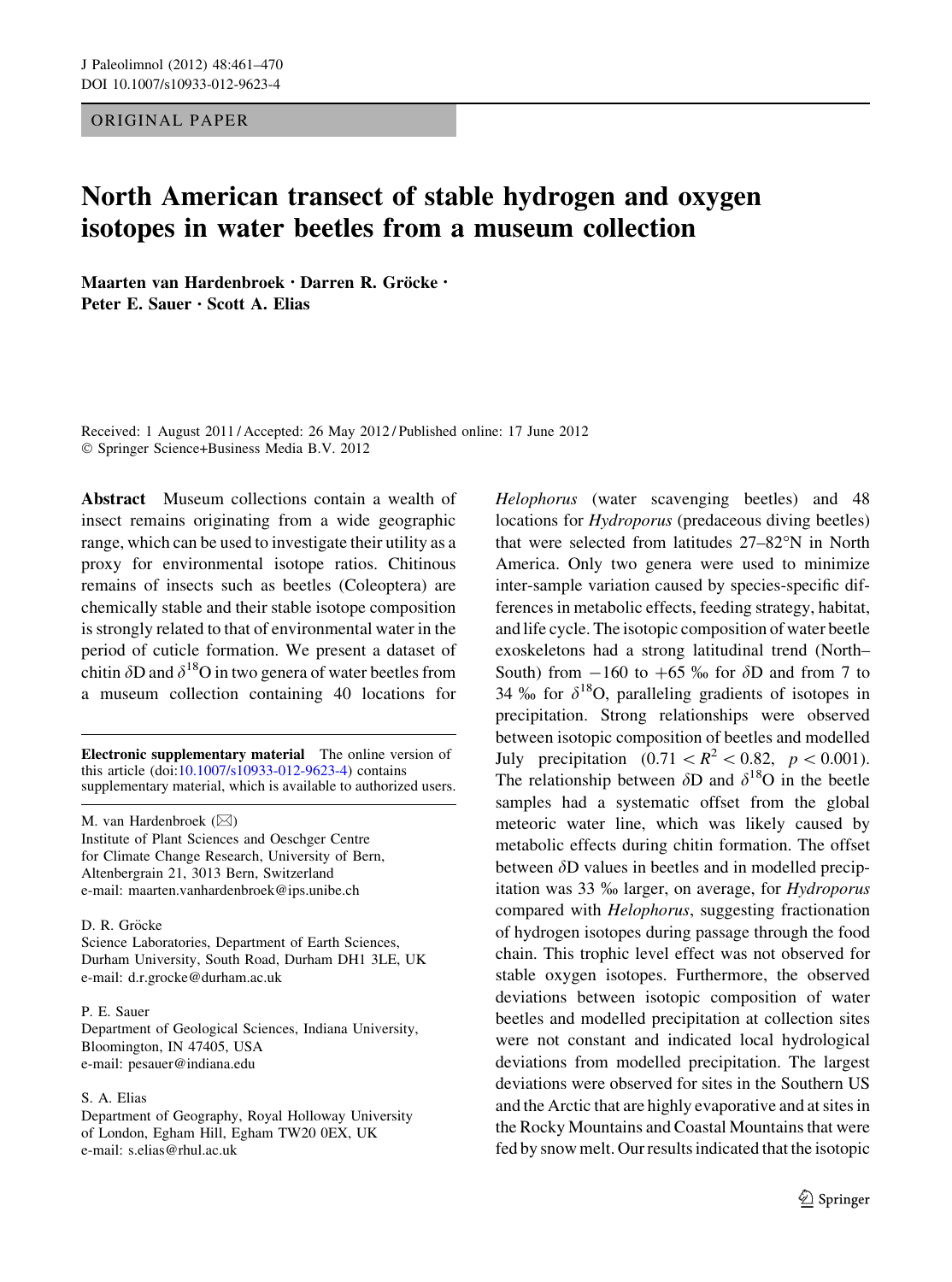composition of water beetles from a museum collection was systematically related to  $\delta$ D and  $\delta^{18}$ O values of precipitation at the collection site.

Keywords Water beetles - Stable isotopes - Chitin - Hydrology

## Introduction

The composition of stable oxygen isotopes ( $\delta^{18}O$ ) and stable hydrogen isotopes  $(\delta D)$  of environmental water varies widely and systematically across the globe (Bowen et al. [2005;](#page-8-0) Dansgaard [1964\)](#page-8-0). A strong relationship has been observed between stable isotopes in environmental water and temperature (Dansgaard [1964\)](#page-8-0), which has led to the wide application of  $\delta^{18}O$ and  $\delta$ D in palaeoclimatology, including the stable isotope analysis of various compounds that preserve well in lake sediments. Compounds that are chemically inert after synthesis have been used to infer past  $\delta^{18}O$  of lake water, including authigenic and biogenic carbonates (Eicher and Siegenthaler [1976](#page-8-0); Von Grafenstein et al. [1999a](#page-9-0)), biogenic silica (Barker et al. [2001](#page-8-0)), aquatic cellulose (Wolfe et al. [2007\)](#page-9-0), and chitin (Wooller et al. [2004](#page-9-0)).  $\delta^{18}$ O of carbonates is, however, not only affected by lake water  $\delta^{18}O$ , but also directly by a temperature-dependent fractionation, and  $\delta^{18}$ O of biogenic silica and aquatic cellulose can be contaminated by terrestrial material (Leng and Barker [2006](#page-8-0); Sauer et al. [2001](#page-9-0)). In contrast,  $\delta^{18}$ O and  $\delta$ D of chitinous remains of lacustrine invertebrates do not appear to be affected by temperature or terrestrial contamination. Wooller et al. ([2004\)](#page-9-0) were among the first to demonstrate that  $\delta^{18}$ O of lacustrine invertebrates is related to  $\delta^{18}$ O of regional precipitation, using chironomid remains in surface sediments from four lakes in North America. In a more extensive study of 31 lakes along a North–South transect in Europe, Verbruggen et al. [\(2011](#page-9-0)) found a strong relationship between  $\delta^{18}O$  of modelled local precipitation and  $\delta^{18}$ O of remains of both chironomids and Cladocera. A stronger relationship was observed in the same study between  $\delta^{18}$ O of lake water and  $\delta^{18}$ O of invertebrate remains, indicating that the isotope composition of lake water strongly influences  $\delta^{18}$ O of chitinous invertebrate remains. Using culturing experiments with chironomid larvae, Wang et al. [\(2009](#page-9-0)) showed that approximately 69 % of the oxygen and approximately 31 % of hydrogen in the larval biomass was derived from environmental water.

Similarly, Nielson and Bowen ([2010\)](#page-9-0) showed that approximately 69 % of oxygen and 38 % of hydrogen in lacustrine brine shrimps was derived from environmental water and approximately 10 % of oxygen and 26 % of hydrogen from their diet. Furthermore, Solomon et al. [\(2009](#page-9-0)) indicated that 6–39 % of hydrogen in various freshwater invertebrates is derived from environmental water. Together, these experiment-based studies suggest that invertebrate  $\delta^{18}O$  is largely determined by  $\delta^{18}$ O of environmental water, whereas it is expected that invertebrate  $\delta$ D is affected to a large extent by sources other than environmental water.  $\delta D$  of food is one of these sources, and the results of Nielson and Bowen ([2010\)](#page-9-0) suggest that  $\delta D$  of food is more important than  $\delta$ D of environmental water in determining  $\delta$ D of lacustrine brine shrimps.

Beetles (Coleoptera) have highly sclerotized chitinous elytra (wing covers) that are very robust and often preserve well in sediment records (Elias [2006](#page-8-0)), allowing the analysis of stable oxygen and hydrogen isotope composition of their remains (Schimmelmann et al. [1993\)](#page-9-0). A number of studies have compared stable isotope values of local precipitation or environmental water with  $\delta^{18}$ O or  $\delta$ D in beetles and discussed the potential for palaeoclimatic applications (Gröcke et al. [2006;](#page-8-0) Miller et al. [1988;](#page-9-0) Schimmelmann et al. [1993](#page-9-0)). Several of these studies analysed beetles that were taxonomically heterogeneous and did not constrain habitat and feeding type of the beetles.

In this study, we used museum specimens of aquatic beetles, which allowed us to select only a few species of beetles from two genera, minimizing the inter-sample variation caused by species-specific differences in metabolic effects, feeding strategy, habitat and life cycle. The use of museum specimens also allowed us to select specimens originating from a large geographical and climatic range, with minimal travel expenses. An important drawback of museum specimens is that they were collected over nearly a century for investigations focussed on taxonomic and biodiversity rather than stable isotope study. Accordingly, no information is available about the stable isotope composition of the environmental water or the local precipitation of the collection sites. Although this limits the application of museum specimens to infer climatic information, it can be partly overcome by comparing isotopes in beetles with modelled isotopic values of local precipitation (Bowen et al. [2005;](#page-8-0) Gröcke et al. [2006](#page-8-0); Verbruggen et al. [2011\)](#page-9-0).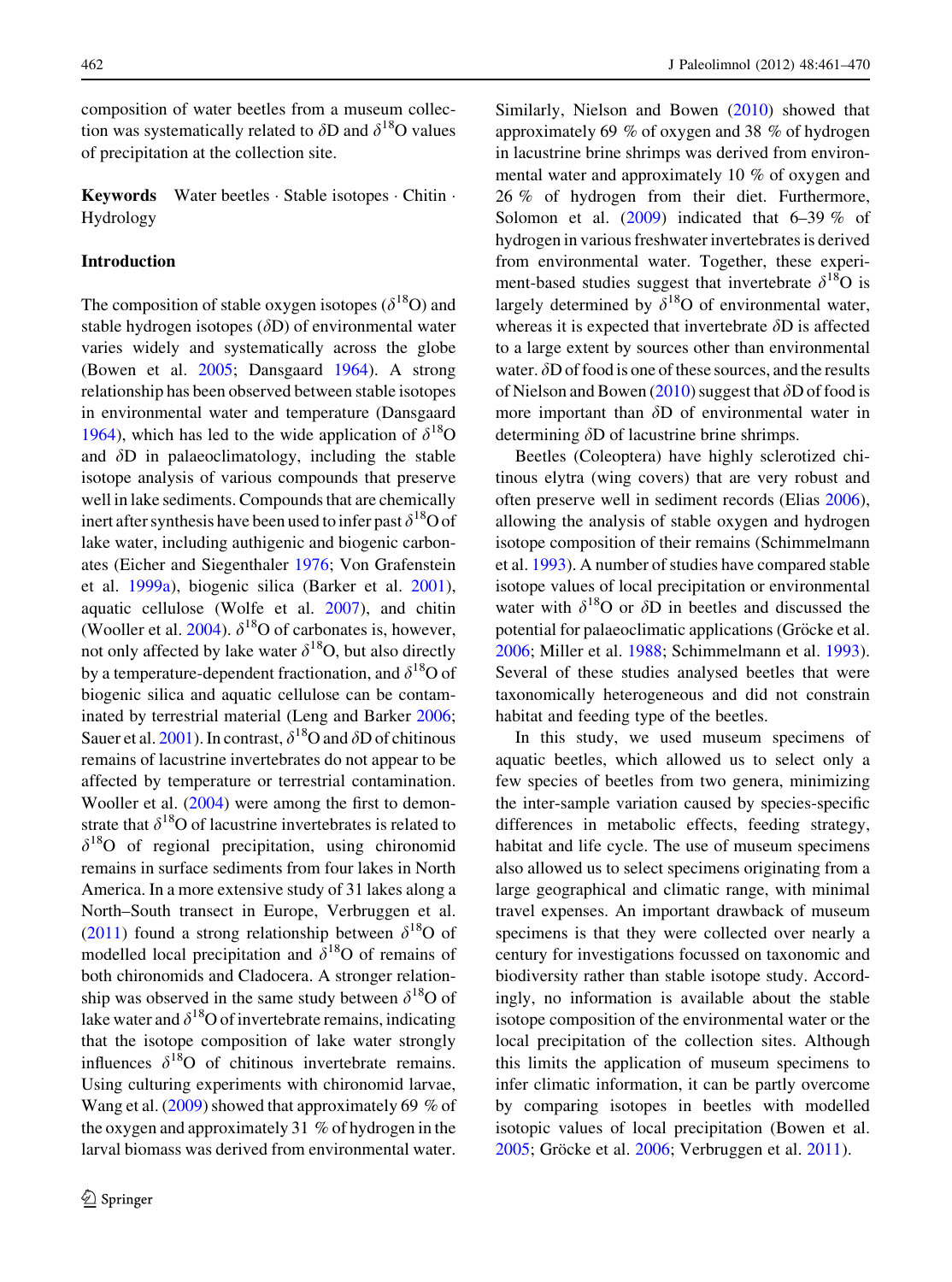We selected beetle specimens that originated from locations along a latitudinal gradient in North America, to test if the strong and systematic spatial patterns of stable oxygen and hydrogen isotopes in local precipitation observed by Dansgaard ([1964\)](#page-8-0) could also be observed in beetles from a museum collection and to investigate if these patterns are similar for  $\delta^{18}O$  and  $\delta D$ .

# Materials and methods

#### Water beetle samples

Forty specimens belonging to nine different species in the genus Helophorus and 48 specimens belonging to seven different species in the genus Hydroporus were taken from the Canadian National Collection of Insects (Agriculture and Agri-Food, Ottawa, Canada). The beetle specimens were originally collected between 1913 and 1994. The specimens were selected from locations on a latitudinal transect from 27 to 82°N in North America in order to follow expected shifts in isotope values with latitude. Detailed information about the specimens, collection location and isotopic composition can be found in the Electronic Supplementary Material Table 1.

#### Sample pre-treatment and analysis

First, all samples and an internal chitin standard (Sigma) were rinsed with a solution of 2:1 chloroform:methanol to remove waxes, and boiled for 24 h in a 1 M NaOH solution to remove proteinaceous material rich in exchangeable hydrogen groups. An important concern with regard to the analysis of hydrogen isotopes of chitinous cuticles is the potential for exchange with hydrogen from the surrounding environment (Schimmelmann and Miller [2002](#page-9-0)). In this study we reduced the effect of exchangeable hydrogen on inter-sample variability by air equilibrating all samples and an internal chitin standard with the same hydrogen pool in laboratory air moisture (Wassenaar and Hobson [2003\)](#page-9-0). All samples were allowed to equilibrate for at least 96 h with atmospheric water vapour in the laboratory air (McMaster University, Hamilton, ON, Canada). Hydrogen of the laboratory air moisture was monitored daily throughout the period of sample analysis (20–29 June 2006) by measuring a chitin reference material that followed the same processing as the samples. No changes in  $\delta D$ values were observed in the reference material during the period of analysis. Assuming that all samples received the same proportion of exchangeable hydrogen from lab moisture, no correction of  $\delta$ D values was applied. This technique resulted in an internally consistent data set which was indicated by the strong correlation between  $\delta$ D and  $\delta$ <sup>18</sup>O in beetle samples (Fig. [1](#page-3-0)) and allowed us to simultaneously measure hydrogen and oxygen isotopes on a large number of samples with small weight  $(50-100 \text{ µg})$ .

Next, the material was weighed using a microbalance, transferred into  $6 \times 4$  mm isotope-grade silver capsules, and crushed into small balls. Analyses were performed using a TC/EA connected to a Thermo-Finnigan Delta Plus XP isotope-ratio mass-spectrometer. All analyses were run without diluting the samples with helium gas in order to measure hydrogen and oxygen isotopes simultaneously. The results were internally calibrated against the chitin standard and  $C_{36}$  *n*-alkane, an isotopic reference material from Indiana University. ANU sucrose was used as an international isotopic reference material. Repeated measurement of the standards gave standard deviations (1 SD) of <0.4 % ( $\delta^{18}$ O) and <5 % ( $\delta$ D). When possible, replicate measurements of beetle samples were analyzed, yielding 1 SD uncertainty estimates of 0.47 and 3.1 % for  $\delta^{18}$ O and  $\delta$ D, respectively. All values are reported in the delta notation against Vienna Standard Mean Ocean Water (‰ VSMOW).

Climatic and modelled isotope data

Isotopic data for environmental water at the time of beetle collection were not available. Therefore, an approximation of isotope values in July precipitation at each sample site was modelled with the online isotope precipitation calculator ([www.waterisotopes.](http://www.waterisotopes.org) [org](http://www.waterisotopes.org); Bowen and Revenaugh [2003](#page-8-0); Bowen et al. [2005](#page-8-0); Bowen and Wilkinson [2002\)](#page-8-0). This tool uses the GNIP database (IAEA/WMO [2006](#page-8-0)) and interpolation algorithms to predict monthly isotope composition of precipitation for any latitude/longitude/altitude combination. In addition, we retrieved mean annual and mean monthly temperatures and precipitation amounts from the nearest weather stations, using 1971–2000 average values from the Canadian Weather Office [\(www.climate.weatheroffice.ec.gc.ca\)](http://www.climate.weatheroffice.ec.gc.ca) and NOAA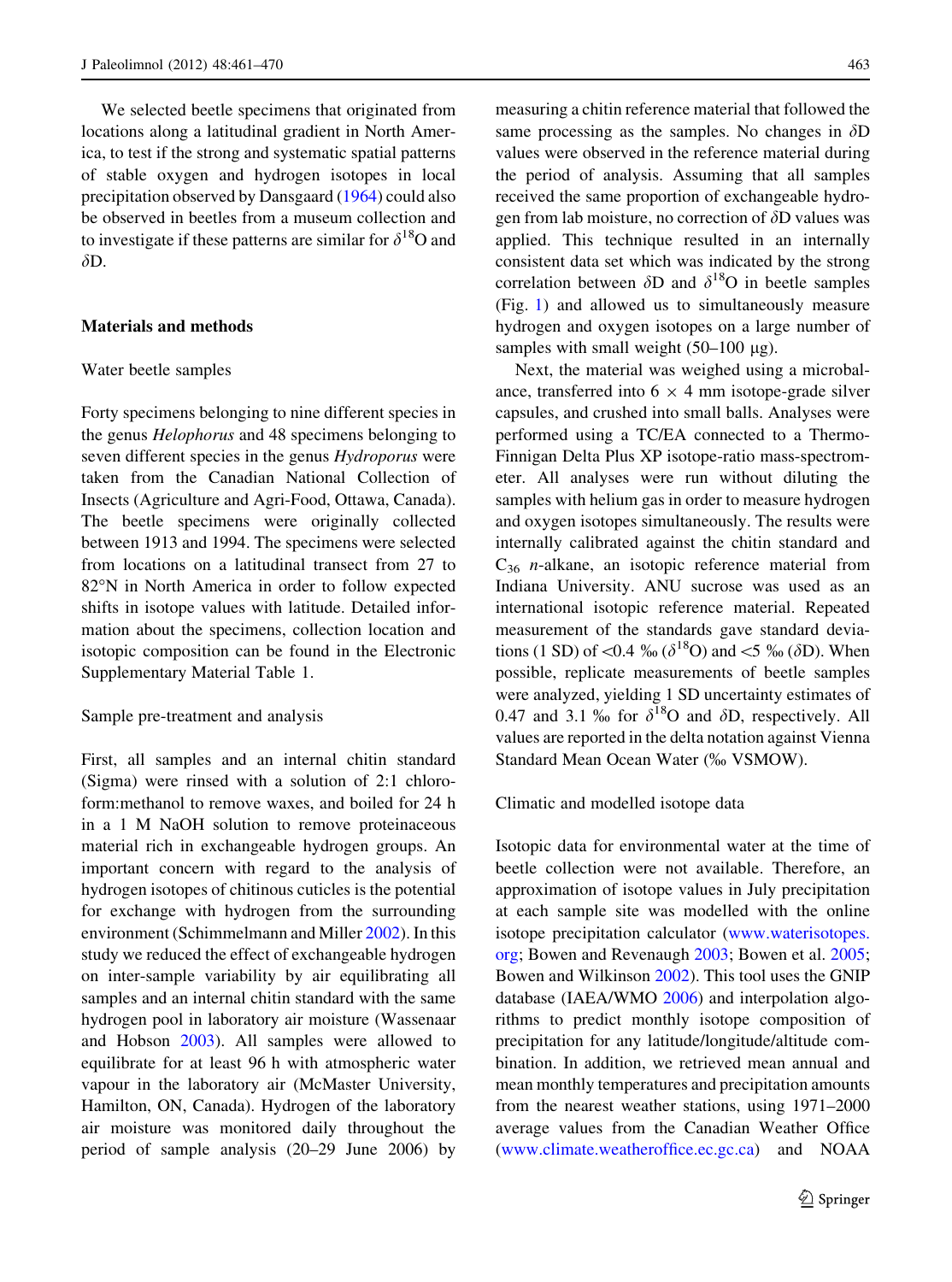<span id="page-3-0"></span>Fig. 1 Linear regression of  $\delta$ D and  $\delta$ <sup>18</sup>O for *Helophorus* (solid circles) and Hydroporus (open circles). The global meteoric water line (GMWL) and modelled isotopic composition of July precipitation for the collection sites are included for comparison. One Helophorus outlier is shown in grey



[\(http://ggweather.com/normals/](http://ggweather.com/normals/)), see Electronic Supplementary Material Table 1.

### Statistical analyses

Ordinary least square regressions on the isotope data were done with PAST v2.14 (Hammer et al. [2001](#page-8-0)). Regression lines were considered similar if their 95 % confidence intervals overlapped. Because the residuals of all regression lines were not normally distributed, the 95 % confidence intervals were calculated using bootstrapping with 2,000 replicates (Hammer [2012](#page-8-0)). One specimen of Helophorus originating from a water tank in New Mexico was considered an outlier based on its high  $\delta$ D and  $\delta$ <sup>18</sup>O values (Figs. [2,](#page-4-0) [3](#page-5-0)). Therefore, it was excluded from linear regressions.

# Results

The isotopic values in both beetle genera ranged from – 160 to  $+65\%$  for  $\delta D$  and from 7 to 34 % for  $\delta^{18}O$ (Electronic Supplementary Material Table 1). A clear pattern could be observed in isotopic values of water beetles and modelled precipitation, with lowest values at high latitudes and highest values at low latitudes. Strong and highly significant ( $p < 0.001$ ) relationships were observed between  $\delta D$  and  $\delta^{18}O$  in Hydroporus  $(R^{2} = 0.96;$  Fig. 1) and *Helophorus* ( $R^{2} = 0.89$ ). The slopes of the regression lines in Fig. 1 are similar for Helophorus and Hydroporus, which is indicated by overlapping 95 % confidence intervals. Similarly, the 95 % confidence intervals of the slopes of regression lines for the global meteoric water line (GMWL) and modelled precipitation in Fig. 1 overlap. There is, however, a difference in the slope of regression lines for environmental water and beetles, the latter being steeper than the GMWL.

Furthermore, strong relationships ( $p < 0.001$ ) were found between isotope values in modelled July precipitation and isotope values in water beetles (Fig. [2\)](#page-4-0). These were slightly stronger for *Helophorus* ( $R^2 = 0.82$ ) and 0.77 for  $\delta^{18}$ O and  $\delta$ D, respectively) compared to *Hydroporus* ( $R^2 = 0.72$  and 0.71 for  $\delta^{18}$ O and  $\delta$ D, respectively). The regression lines for Helophorus in Fig. [2](#page-4-0) appear to have steeper slopes than those for Hydroporus, although there is overlap between the 95 % confidence intervals of the regression slopes.

The difference  $(\Delta)$  between isotope values in beetles and modelled July precipitation was calculated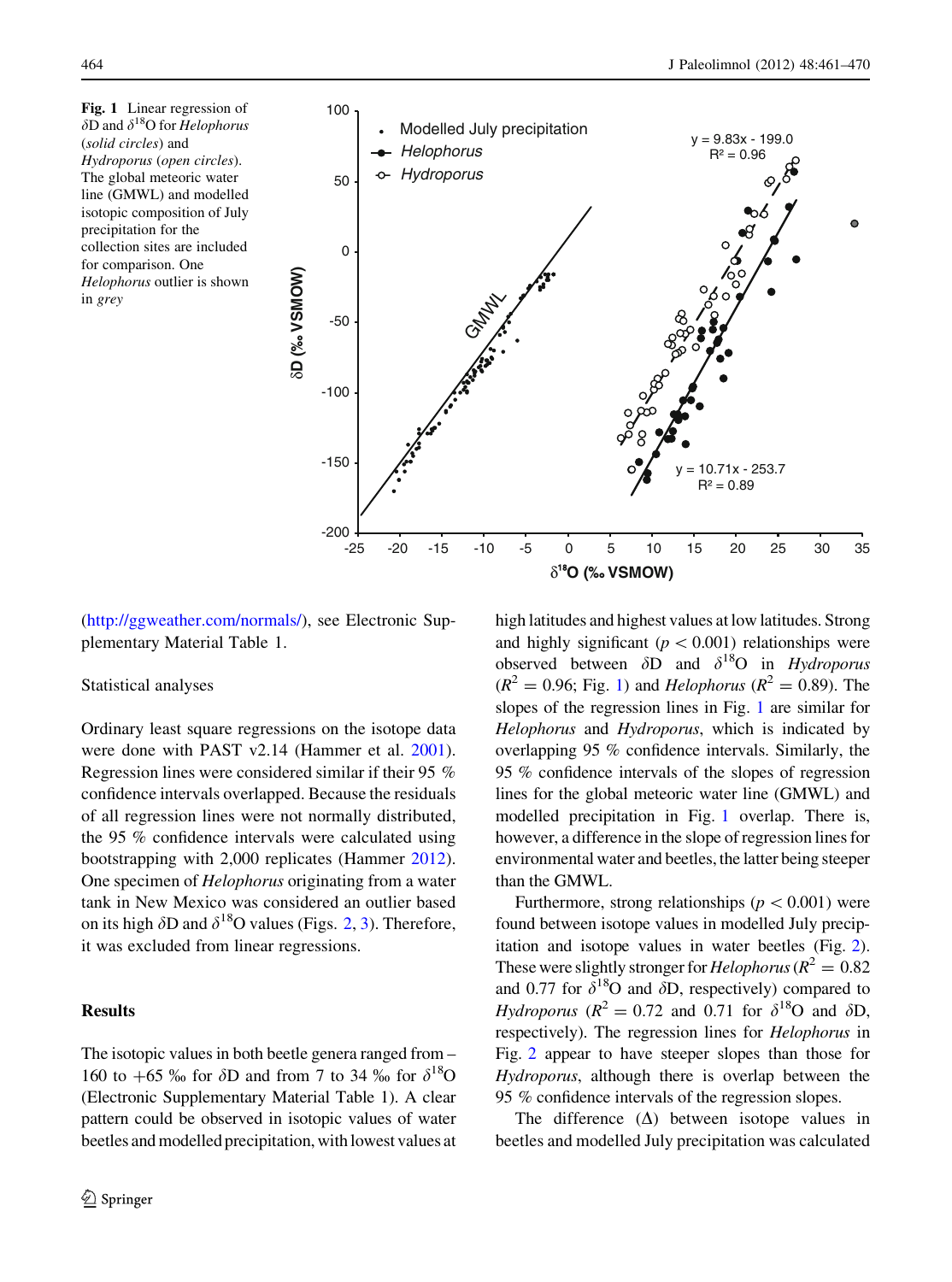<span id="page-4-0"></span>Fig. 2 Linear regression of isotopic composition of water beetles and modelled July precipitation for a  $\delta \mathrm{D}$ and **b**  $\delta^{18}$ O. Closed circles represent Helophorus, open circles represent Hydroporus. One Helophorus outlier is shown in grey



to test if geographical patterns could explain variations in  $\Delta$  values. For this, a constant fractionation factor was assumed between environmental water and beetle tissue. Mean  $\Delta \delta^{18}$ O values (reported  $\pm$  1 SD) were very similar for Helophorus and Hydroporus  $(27.0 \pm 2.2 \text{ %}$  and  $26.6 \pm 3.2 \text{ %}$ , respectively). In contrast, mean  $\Delta \delta D$  values of Hydroporus (38  $\pm$ 31 %) were 33 % higher than mean  $\Delta \delta D$  values of *Helophorus* (5  $\pm$  31 ‰). Considered as a group,  $\Delta$ values were normally distributed, but geographical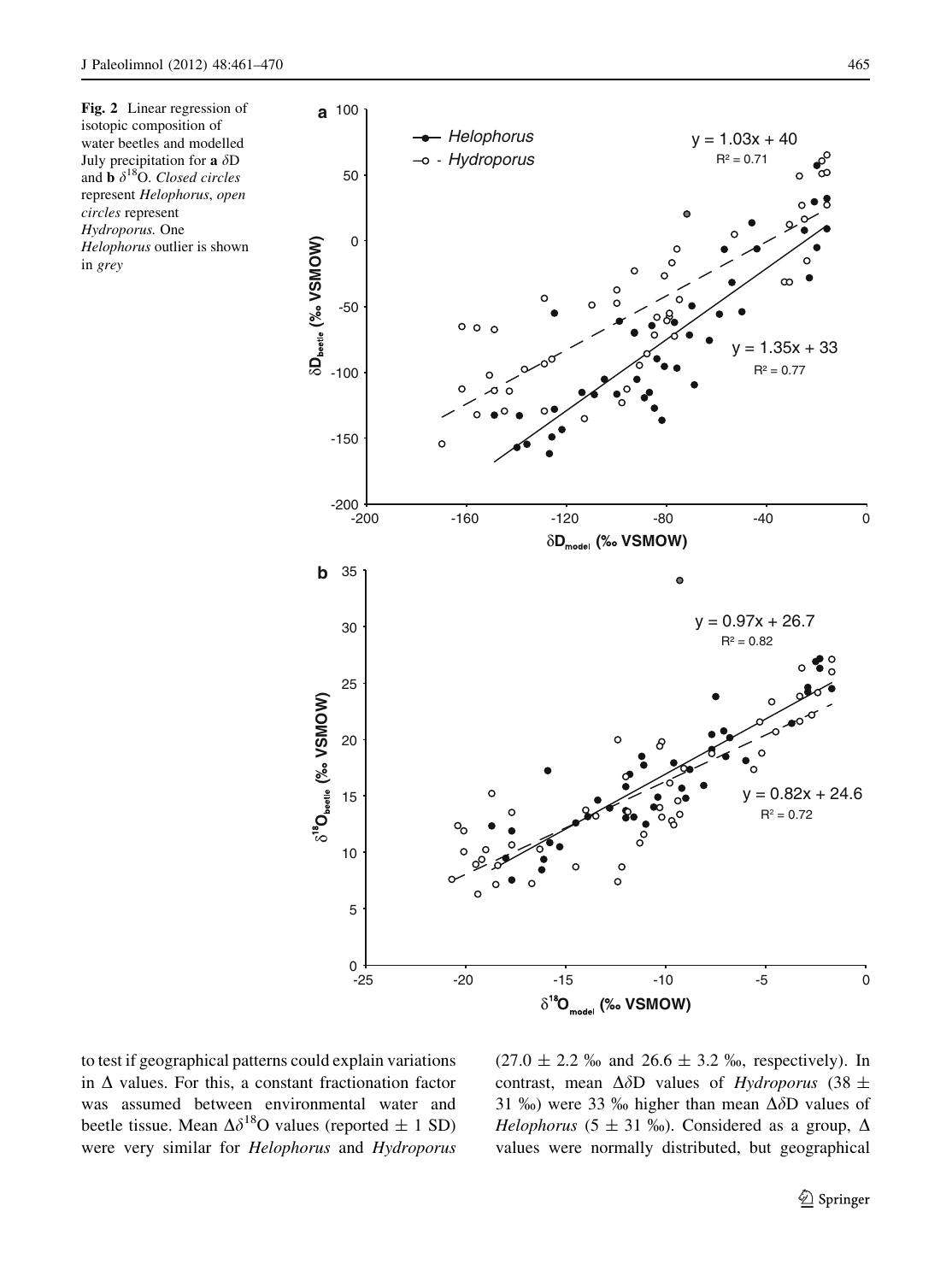<span id="page-5-0"></span>Fig. 3 Collection sites of a, **b** Helophorus and **c**, d Hydroporus. For each site,  $\Delta\delta^{18}$ O (i.e.  $\delta^{18}$ O beetle  $- \delta^{18}O$  modelled July precipitation) and  $\Delta \delta D$ ( $\delta$ D beetle -  $\delta$ D modelled July precipitation) are plotted. Beetle samples with  $\Delta$  values lower than the mean  $\Delta$  values are indicated with circles, beetle samples with  $\Delta$  values higher than mean  $\Delta$  values are shown as plus signs. The magnitude of  $\Delta$  values corresponds with the symbol size as indicated in the legend. Box-andwhiskers plots below each map indicate minimum, 25th %, median, 75th % and maximum isotope values. One Helophorus outlier is indicated by times symbol



patterns indicate that  $\Delta$  values reflect regional-scale climatic and hydrologic patterns. Sample locations with  $\Delta$  values that were  $>1$  SD lower than the mean  $\Delta$ value are found predominantly in the Rocky Mountains and Coastal Mountains, whereas  $\Delta$  values  $>1$  SD higher than mean  $\Delta$  values were found mostly in the Southern US and the Arctic (Fig. 3).

# Discussion

 $\delta$ D and  $\delta$ <sup>18</sup>O in water beetles and environmental water

The slope of the regression line for  $\delta$ D and  $\delta$ <sup>18</sup>O values in beetle samples broadly reproduced the gradient in the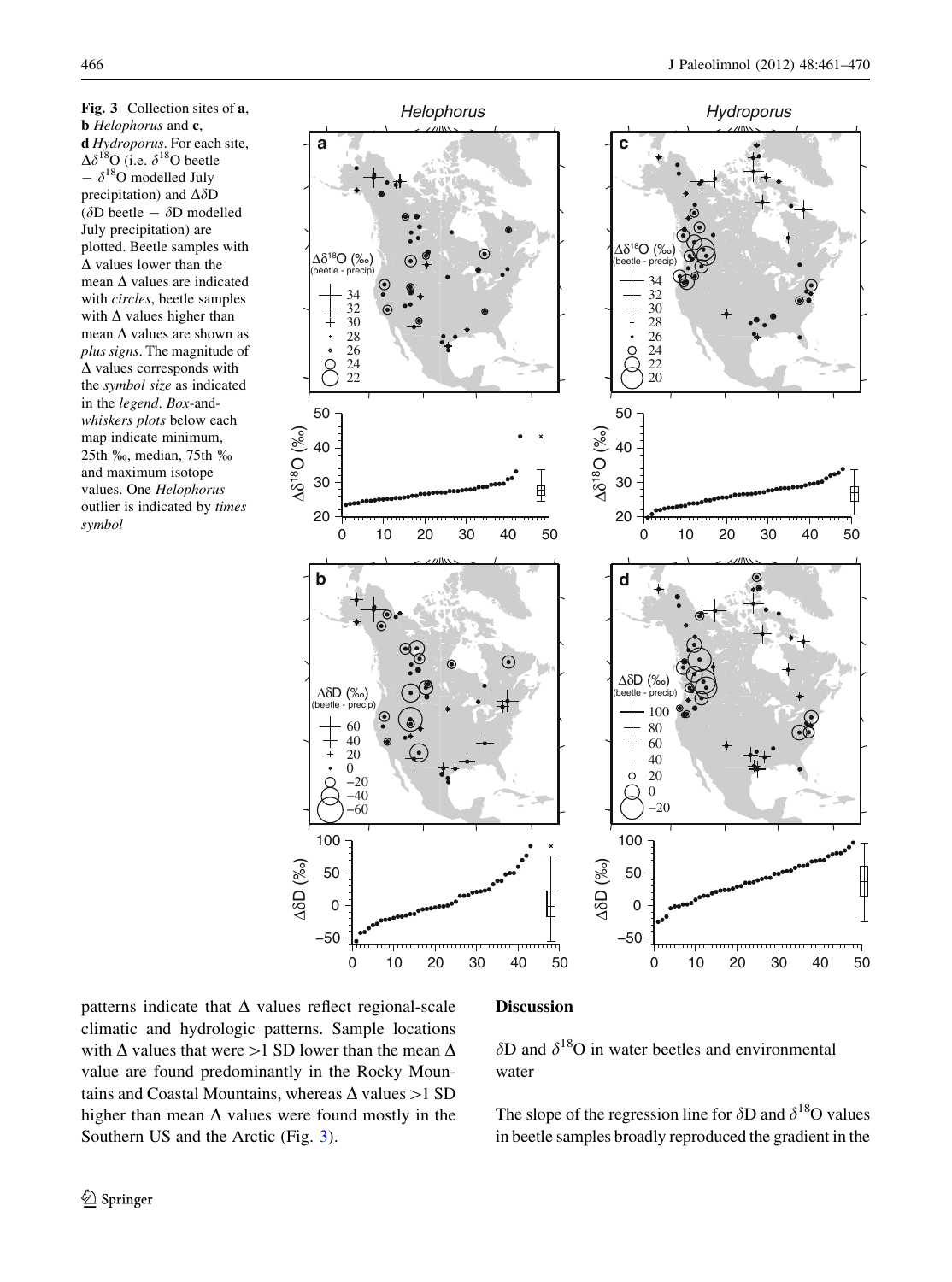GMWL (Fig. [1\)](#page-3-0). The similarity between gradients in stable isotopes of water beetles and stable isotopes of modelled July precipitation on a continental scale indicates that the  $\delta$ D and  $\delta$ <sup>18</sup>O values of environmental water from which water beetles derived their isotopic composition reflect  $\delta$ D and  $\delta$ <sup>18</sup>O values of precipitation at the collection location. We used the isotope composition of July precipitation, because in this month both beetle genera have emerged and are active (Larson et al. [2000](#page-8-0); Smetana [1985](#page-9-0)) and we observed higher correlation coefficients between stable isotope values in beetles and modelled precipitation in July compared with other months (data not shown).

We observed a difference in the slope of the regression lines for  $\delta D$  and  $\delta^{18}O$  when comparing environmental water and beetles (Fig. [1\)](#page-3-0). This suggests that a stronger fractionation of hydrogen isotopes occurs in water beetles than in environmental water. Deuterium enrichment could happen by trophic discrimination (see '['Offset between genera](#page-7-0)''), in metabolic processes, and during the synthesis of exoskeletons. For these processes, organic compounds derived from diet are important and the steeper regression slope for beetles in Fig. [1](#page-3-0) may be an effect of deuterium-enriched diet. In order to investigate the importance of diet on water beetle  $\delta$ D, experimental studies are required that analyse stable isotopes of water beetles that are raised using water and food with different isotope composition.

The average beetle  $\delta^{18}$ O values are offset from the modelled precipitation values by  $27.0 \pm 2.2$  ‰ and  $26.6 \pm 3.2$  ‰ on average for *Helophorus* and *Hy*droporus, respectively (Fig. [1](#page-3-0)). Offsets of a similar magnitude have been reported for other lacustrine invertebrates. Wooller et al. [\(2004](#page-9-0)) found an average offset of 28.5 ‰ between  $\delta^{18}$ O of local precipitation and chironomids and Verbruggen et al. [\(2011](#page-9-0)) found average offsets between  $\delta^{18}$ O of modelled precipitation and  $\delta^{18}$ O of chironomids and Cladocera of 25.6 and 23.3 %, respectively. The variation in offsets between different lacustrine invertebrates can be caused by differences in diet and metabolism (vital effects). For ostracods, it has been shown that  $\delta^{18}O$  of their calcite valves has taxon-specific variations (von Grafenstein et al. [1999b\)](#page-9-0). To our knowledge, no systematic studies exist that assess taxon-specific effects on the  $\delta^{18}$ O and  $\delta$ D of chitinous remains of lacustrine invertebrates.

In addition to biochemical processes,  $\delta^{18}O$  and  $\delta D$ of beetle chitin are affected by several hydrological processes that affect the stable isotope composition of lake water at a site, which can deviate from the expected (modelled) isotope composition of environmental water. These processes include seasonal and annual variation in the isotope composition of precipitation (Dutton et al. [2005](#page-8-0); Rozanski et al. [1993](#page-9-0)), moisture balance (Gibson et al. [2005,](#page-8-0) [2008\)](#page-8-0), seasonal precipitation amounts (Shuman et al. [2006;](#page-9-0) Yu et al. [2002\)](#page-9-0), snowpack volumes (Burnett et al. [2003](#page-8-0)), and atmospheric circulation patterns (Anderson et al. [2005;](#page-8-0) Smith and Hollander [1999](#page-9-0)). Because of these processes, stable isotopes of lake water and water beetles that live in it do not always reflect  $\delta^{18}O$  and  $\delta D$ of local precipitation. It can be expected, however, that the relationship between stable isotopes in water beetles and the lake water in which they live is much stronger than the relationship between isotopes in water beetles and (modelled) precipitation. Indeed, Verbruggen et al. [\(2011](#page-9-0)) found stronger correlations between  $\delta^{18}$ O of invertebrates and  $\delta^{18}$ O of lake water than between invertebrate  $\delta^{18}$ O and  $\delta^{18}$ O of modelled precipitation in a study of 31 lakes along a latitudinal gradient in Europe.

For the sites in our study, we calculated the difference between isotope values in beetles and modelled precipitation  $(\Delta)$ . The  $\Delta$  values had a standard deviation of 31.4 ‰ ( $\delta$ D) and 2.2 ‰ ( $\delta$ <sup>18</sup>O) for *Helophorus* and 31.0 ‰ ( $\delta$ D) and 3.2 ‰ ( $\delta$ <sup>18</sup>O) for *Hydroporus* from the mean  $\Delta$  values (Fig. [3](#page-5-0)), which is small compared to the observed range of isotope values in this study. This suggests that the isotopic composition of water beetles from the majority of sites in this study was similar to the expected isotopic values of modelled July precipitation. This extensive dataset confirms earlier studies (Gröcke et al. [2006](#page-8-0); Hobson et al. [1999b;](#page-8-0) Miller et al. [1988](#page-9-0); Nielson and Bowen [2010;](#page-9-0) Schimmelmann et al. [1993;](#page-9-0) Verbruggen et al. [2011;](#page-9-0) Wooller et al. [2004](#page-9-0)) that investigated the relationship between  $\delta$ D or  $\delta^{18}$ O in various freshwater and terrestrial invertebrates and isotopic values of (modelled) environmental water. For certain types of sites, however, the  $\Delta$  values were  $>1$  SD from the mean  $\Delta$  value (Fig. [3\)](#page-5-0). These sites were distributed unevenly, with some geographic regions showing anomalous concentrations of positive or negative  $\Delta$  values. Relatively 18O- and D-enriched values in beetles were observed at sites that included small and closed basins located in especially warm, arid areas in the Southern US and polar deserts in the Arctic (Fig. [3](#page-5-0)). Such sites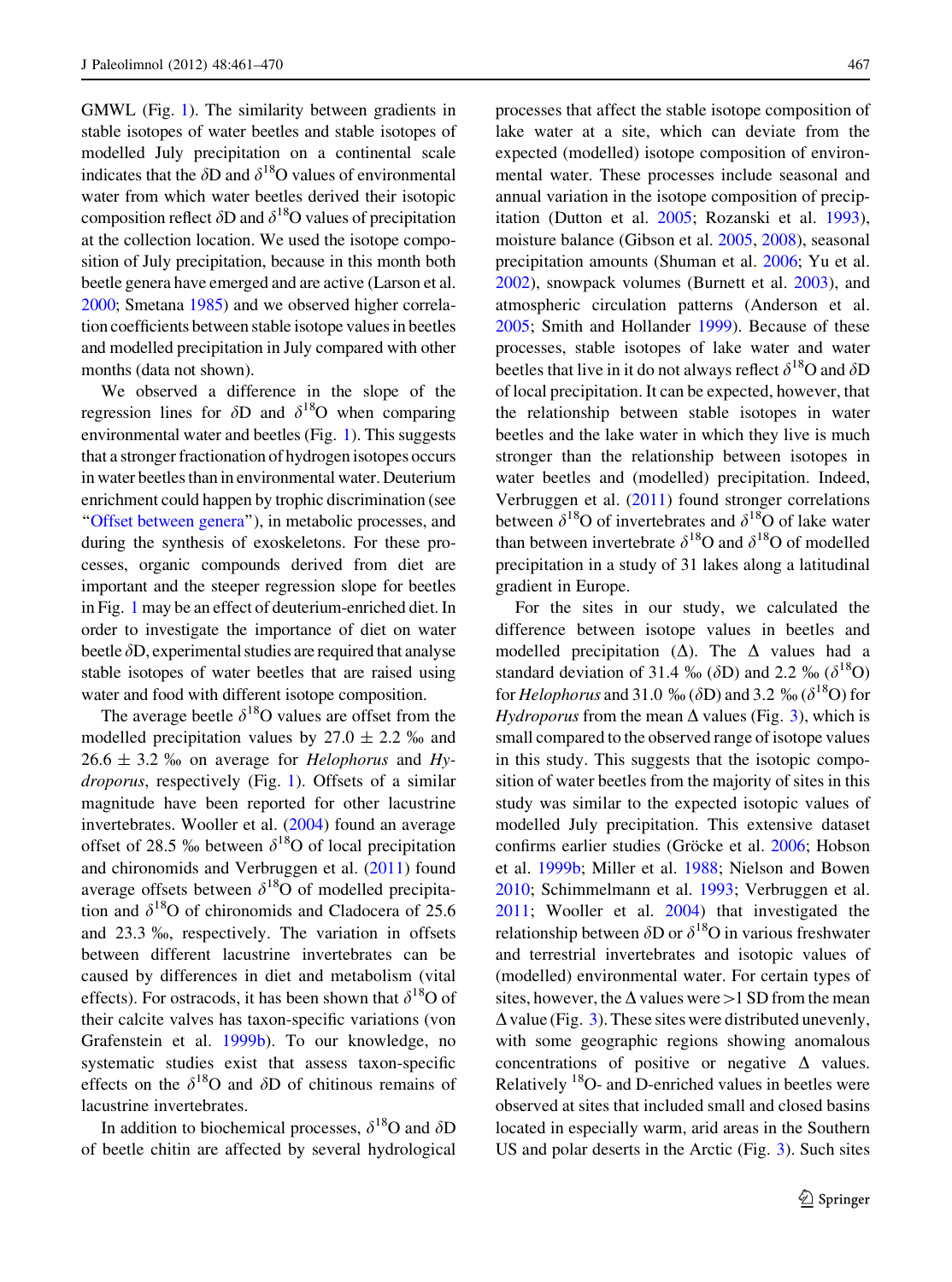<span id="page-7-0"></span>are expected to be highly evaporative and  $^{18}$ O- and D-enriched (Gat [1995](#page-8-0); Gibson [2002;](#page-8-0) Gibson and Edwards  $2002$ ). In contrast, relatively  $^{18}$ O- and D-depleted values in beetles were mostly observed at locations that were fed by snow melt from the Rocky Mountains and Coastal Mountains (Fig. [3](#page-5-0)), which is depleted in  $^{18}$ O and D (Gat [1995;](#page-8-0) Henderson and Shuman [2009](#page-8-0)). Where winter precipitation is a major component of the water budget, the  $\delta$ D and  $\delta$ <sup>18</sup>O values of surface waters, even in summer, remain lower than those of summer precipitation. Overall, the  $\Delta$  values were not related to temperature at the collection locations, suggesting that hydrogen and oxygen isotopes of water beetles in this data set are not affected by a temperature-dependent fractionation during the formation of the elytra.

#### Offset between genera

Environmental water is the source of approximately 69 % of oxygen isotopes in aquatic invertebrates (Nielson and Bowen [2010](#page-9-0); Wang et al. [2009](#page-9-0)) and 6 to 39 % of hydrogen isotopes (Solomon et al. [2009](#page-9-0); Wang et al. [2009\)](#page-9-0). Diet is another source that determines the isotopic composition of chitin (Schimmelmann and DeNiro [1986\)](#page-9-0) and, furthermore, fractionation of hydrogen isotopes can occur as organic matter passes through the food chain (Birchall et al. [2005;](#page-8-0) Hedges et al. [2006](#page-8-0); Hobson et al. [1999a\)](#page-8-0). This could explain why the offsets between  $\delta$ D values of beetles and modelled precipitation are 33  $\%$  larger for Hydroporus than for Helophorus (Fig. [1](#page-3-0)), because predaceous Hydroporus has a higher trophic position than scavenging *Helophorus*. These results correspond with results of Schimmelmann and DeNiro ([1986\)](#page-9-0) who observed that chitin of totally predaceous arthropods shows 31  $\%$  more positive  $\delta$ D values compared to the chitin of predominantly herbivorous species, including filter feeders; the  $\delta$ D values of chitin from omnivorous arthropods fall in the middle. An effect of trophic position on  $\delta$ D has also been observed in analysis of bone collagen of fish and mammals and keratin of bird feathers (Birchall et al. [2005;](#page-8-0) Reynard and Hedges [2008;](#page-9-0) Soto et al. [2011\)](#page-9-0), but experimental studies with monarch butterflies (Hobson et al. [1999b\)](#page-8-0) and aquatic consumers (Solomon et al. [2009\)](#page-9-0), showed negligible trophic enrichment. We found no evidence for trophic discrimination of oxygen isotopes, as the offset between  $\delta^{18}$ O values of beetles and  $\delta^{18}$ O of modelled precipitation was the same for both genera (Fig. [1](#page-3-0)). This is in support of findings by Schimmelmann and DeNiro [\(1986](#page-9-0)), who did not observe a significant correlation between  $\delta^{18}$ O values in arthropod chitin and trophic level.

# Implications for palaeoclimate studies

The strong correlations between isotopic composition of water beetles and modelled local precipitation can also contain a climate signal, based on the widelyobserved correlation between isotopic composition of local precipitation and temperature (Dansgaard [1964;](#page-8-0) Rozanski et al. [1993](#page-9-0)). The uncertainty about the isotopic composition of environmental water of the sites where beetles were originally collected, however, limits the potential to infer temperatures from this data set. Palaeoclimatological applications will be less affected by this issue if a single location is chosen, which is not prone to extreme evaporation or influx of snow melt and which has a relatively long residence time of the environmental water, thereby reducing the seasonal variability in isotopic composition of environmental water (Gasse [2005;](#page-8-0) Gat [1995\)](#page-8-0). The results in this study suggest that the isotopic composition of water beetle remains from an undisturbed sediment record from a suitable location could provide information about changes in isotopic composition of local precipitation.

# **Conclusions**

The strong correlation between  $\delta$ D and  $\delta$ <sup>18</sup>O values in water beetles and the systematic offset from the GMWL suggest that the chitinous exoskeletons of water beetles contain information about the isotopic composition of the environmental water in which they lived. This is supported by the strong correlation between the isotopic composition of water beetles and modelled July precipitation, indicating the potential to trace the geographical origin of water beetles based on their isotopic composition.

Furthermore, our data suggest that fractionation of isotopes during transfer to higher trophic levels occurs with stable hydrogen isotopes, whereas this was not observed for stable oxygen isotopes. Ideally, only remains of beetles from the same species or genus are used, to minimize noise in the data caused by inter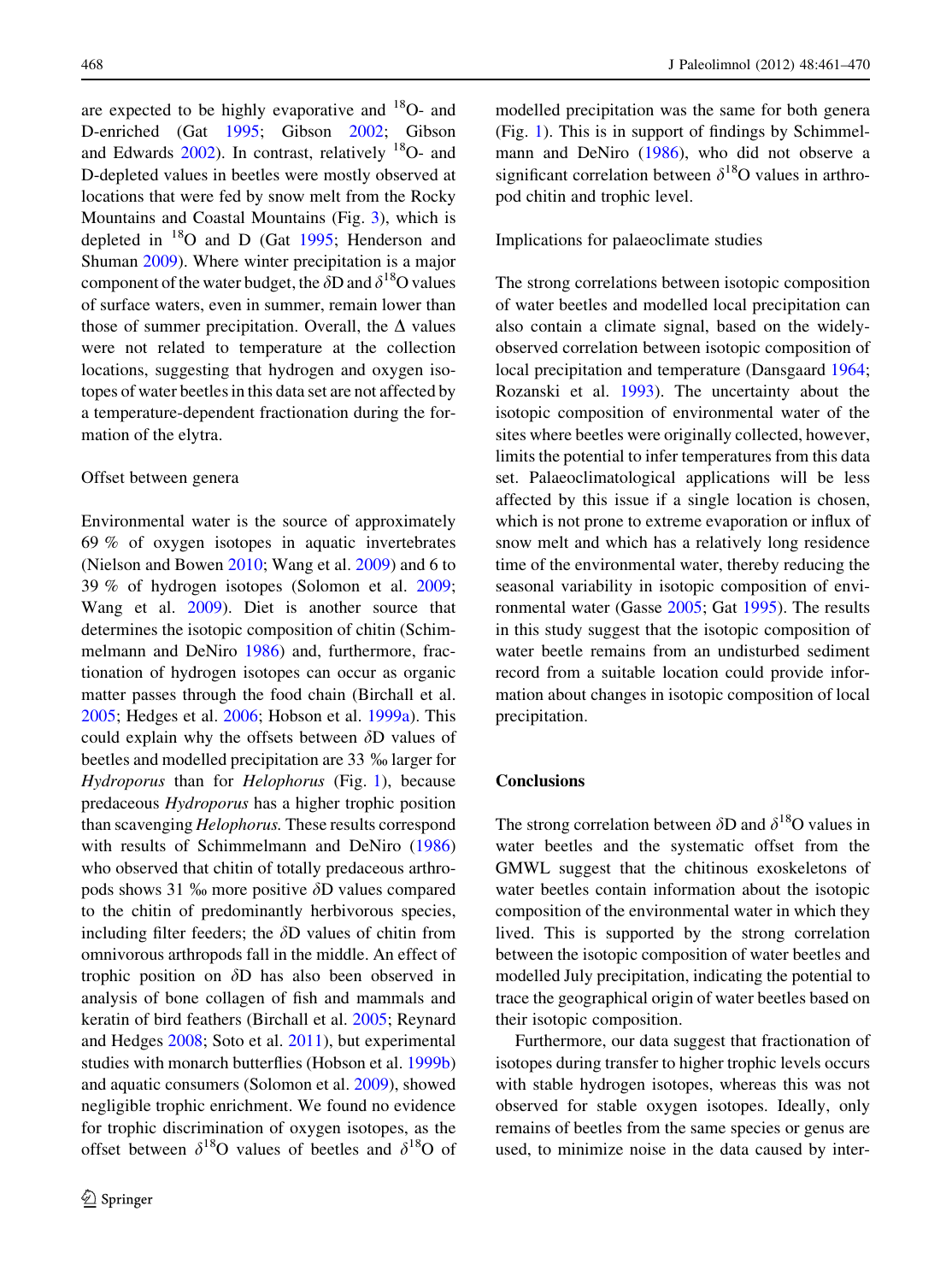<span id="page-8-0"></span>species differences (e.g. diet, habitat, life cycle). This is especially important when comparing  $\delta$ D values of beetles from different sampling locations or stratigraphic horizons. For downcore analysis of beetle  $\delta^{18}$ O, it is less critical to reduce variation in water beetle taxa, as long as terrestrial beetles are excluded. In a single, hydrologically stable location, it should therefore be possible to reconstruct changes in past isotopic composition of environmental water and local precipitation using the isotopic composition of water beetle remains.

Acknowledgments The museum specimens were kindly provided (i.e. sacrificed) by Dr. P. Bouchard and Mr. A. E. Davies at the Canadian National Collection of Insects, Agriculture and Agri-Food Canada. We thank Jonathan Holmes and three anonymous reviewers for their constructive remarks on earlier versions of this manuscript. Support for van Hardenbroek's dissertation research was provided by a NERC training grant NE/ E522959/1. This project was supported by a grant from the Natural Sciences and Engineering Research Council of Canada Discovery Grant to DRG (No. 288321).

#### References

- Anderson L, Abbott MB, Finney BP, Burns SJ (2005) Regional atmospheric circulation change in the North Pacific during the Holocene inferred from lacustrine carbonate oxygen isotopes, Yukon Territory, Canada. Quat Res 64:21–35
- Barker PA, Street-Perrott FA, Leng MJ, Greenwood PB, Swain DL, Perrott RA, Telford RJ, Ficken KJ (2001) A 14,000 year oxygen isotope record from diatom silica in two Alpine Lakes on Mt. Kenya. Science 292:2307–2310
- Birchall J, O'Connell TC, Heaton THE, Hedges REM (2005) Hydrogen isotope ratios in animal body protein reflect trophic level. J Anim Ecol 74:877–881
- Bowen GJ, Revenaugh J (2003) Interpolating the isotopic composition of modern meteoric precipitation. Water Resour Res 39:1299
- Bowen GJ, Wilkinson B (2002) Spatial distribution of  $\delta^{18}O$  in meteoric precipitation. Geology 30:315–318
- Bowen GJ, Wassenaar LI, Hobson KA (2005) Global application of stable hydrogen and oxygen isotopes to wildlife forensics. Oecologia 143:337–348
- Burnett AW, Kirby ME, Mullins HT, Patterson WP (2003) Increasing Great Lake: effect snowfall during the twentieth century—a regional response to global warming? J Clim 16:3535–3542
- Dansgaard W (1964) Stable isotopes in precipitation. Tellus 16:436–468
- Dutton A, Wilkinson BH, Welker JM, Bowen GJ, Lohmann KC (2005) Spatial distribution and seasonal variation in  $\delta$ 18O of modern precipitation and river water across the conterminous USA. Hydrol Process 19:4121–4146
- Eicher U, Siegenthaler U (1976) Palynological and oxygen isotope investigatins on Late-Glacial sediment cores from Swiss lakes. Boreas 5:109–117
- Elias SA (2006) Quaternary beetle research: the state of the art. Quat Sci Rev 25:1731–1737
- Gasse F (2005) Isotopic palaeolimnology. In: Aggarwal K, Gat JR, Frohlich KFO (eds) Isotopes in the water cycle. Springer, Dordrecht, pp 353–358
- Gat JR (1995) Stable isotopes of fresh and saline lakes. In: Lerman A, Imboden DM, Gat JR (eds) Physics and chemistry of lakes. Springer, Berlin, pp 139–195
- Gibson JJ (2002) Short-term evaporation and water budget comparisons in shallow Arctic lakes using non-steady isotope mass balance. J Hydrol 264:242–261
- Gibson JJ, Edwards TWD (2002) Regional water balance trends and evaporation-transpiration partitioning from a stable isotope survey of lakes in northern Canada. Glob Biogeochem Cycles 16:1026. doi:[10.1029/2001GB001839](http://dx.doi.org/10.1029/2001GB001839)
- Gibson JJ, Edwards TWD, Birks SJ, Amour NA, Buhay WM, McEachern P, Wolfe BB, Peters DL (2005) Progress in isotope tracer hydrology in Canada. Hydrol Process 19: 303–327
- Gibson JJ, Birks SJ, Edwards TWD (2008) Global prediction of  $\delta A$  and  $\delta^2 H - \delta^{18} O$  evaporation slopes for lakes and soil water accounting for seasonality. Glob Biogeochem Cycles 22:GB2031. doi[:10.1029/2007GB002997](http://dx.doi.org/10.1029/2007GB002997)
- Gröcke DR, Schimmelmann A, Elias S, Miller RF (2006) Stable hydrogen-isotope ratios in beetle chitin: preliminary European data and re-interpretation of North American data. Quat Sci Rev 25:1850–1864
- Hammer Ø (2012) Past, paleontological statistics version 2.14, reference manual. Natural History Museum, University of Oslo, Oslo
- Hammer Ø, Harper DAT, Ryan PD (2001) PAST: paleontological statistics software package for education and data analysis. Palaeontol Electr 4:9
- Hedges REM, Stevens RE, Koch PL (2006) Isotopes in bone and teeth. In: Leng MJ (ed) Isotopes in palaeoenvironmental research. Springer, Dordrecht, pp 117–145
- Henderson AK, Shuman BN (2009) Hydrogen and oxygen isotopic compositions of lake water in the western United States. Geol Soc Am Bull 121:1179–1189
- Hobson KA, Atwell L, Wassenaar LI (1999a) Influence of drinking water and diet on the stable-hydrogen isotope ratios of animal tissues. Proc Natl Acad Sci USA 96: 8003–8006
- Hobson KA, Wassenaar LI, Taylor OR (1999b) Stable isotopes ( $\delta$ D and  $\delta$ <sup>13</sup>C) are geographic indicators of natal origins of monarch butterflies in eastern North America. Oecologia 120:397–404
- IAEA/WMO (2006) Global network of isotopes in precipitation. The GNIP database. Accessible at: [http://www.iaea.](http://www.iaea.org/water) [org/water](http://www.iaea.org/water)
- Larson DJ, Alaire Y, Roughley RE (2000) Predaceous diving beetles (Coleoptera: Dytiscidae) of the Nearctic Region, with emphasis on the fauna of Canada and Alaska. NRC Research Press, Ottawa
- Leng MJ, Barker PA (2006) A review of the oxygen isotope composition of lacustrine diatom silica for palaeoclimate reconstruction. Earth-Sci Rev 75:5–27